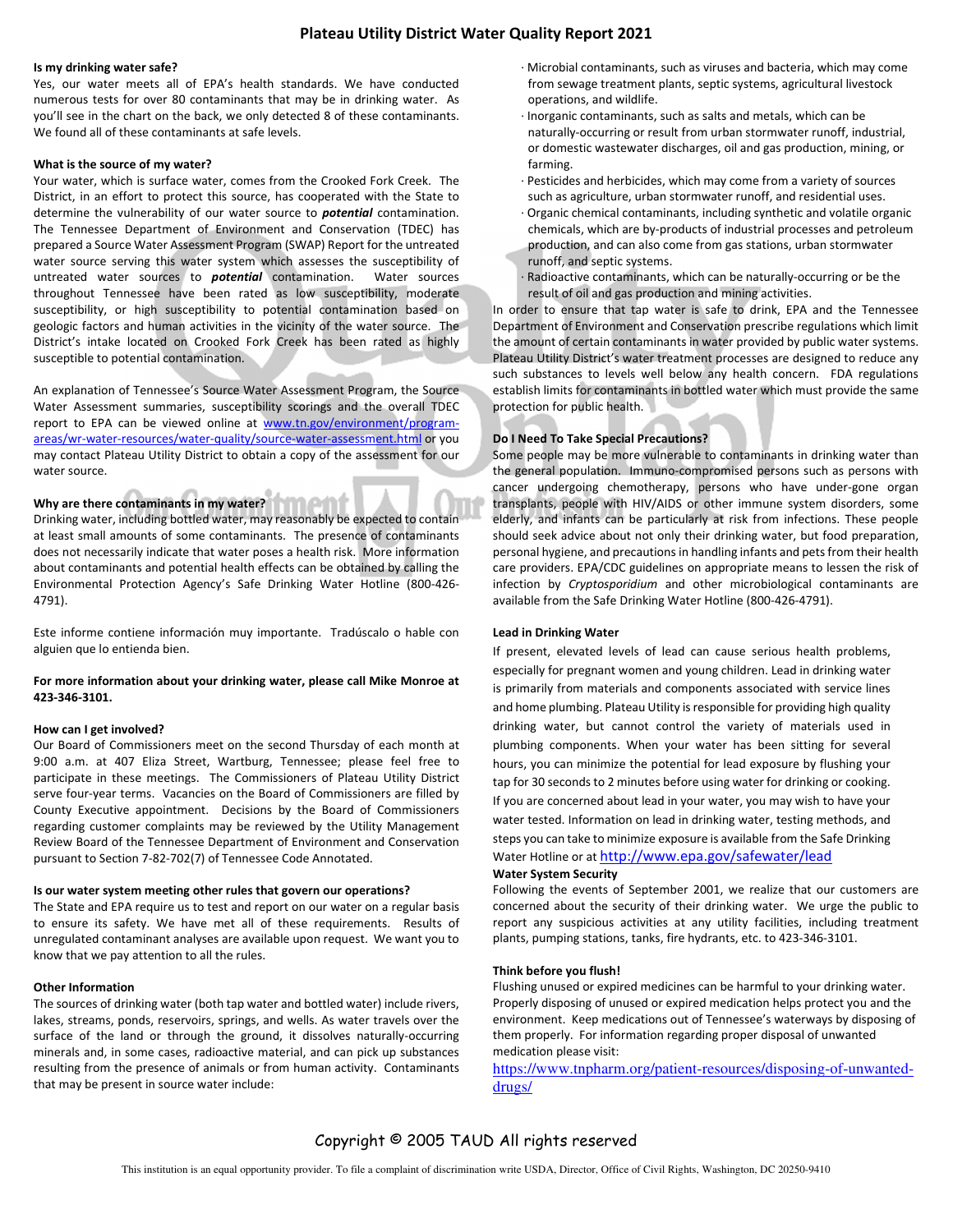# **Water Quality Data**

# **What does this chart mean?**

- MCLG Maximum Contaminant Level Goal, or the level of a contaminant in drinking water below which there is no known or expected risk to health. MCLGs allow for a margin of safety.
- MCL Maximum Contaminant Level, or the highest level of a contaminant that is allowed in drinking water. MCLs are set as close to the MCLGs as feasible using the best available treatment technology. To understand the possible health effects described for many regulated constituents, a person would have to drink 2 liters of water every day at the MCL level for a lifetime to have a one-in-a-million chance of having the described health effect.
- AL Action Level, or the concentration of a contaminant which, when exceeded, triggers treatment or other requirements which a water system must follow.
- Below Detection Level (BDL) laboratory analysis indicates that the contaminant is not present at a level that can be detected.
- Parts per million (ppm) or Milligrams per liter (mg/l) explained as a relation to time and money as one part per million corresponds to one minute in two years or a single penny in \$10,000.
- Parts per billion (ppb) or Micrograms per liter explained as a relation to time and money as one part per billion corresponds to one minute in 2,000 years, or a single penny in \$10,000,000.
- Nephelometric Turbidity Unit (NTU) nephelometric turbidity unit is a measure of the clarity of water. Turbidity in excess of 5 NTU is just noticeable to the average person.
- TT Treatment Technique, or a required process intended to reduce the level of a contaminant in drinking water.

| <b>REGULATED CONTAMINANTS</b>               |                     |                                         |                                     |                   |                     |                |                                                                 |                                                                                                                                          |  |  |
|---------------------------------------------|---------------------|-----------------------------------------|-------------------------------------|-------------------|---------------------|----------------|-----------------------------------------------------------------|------------------------------------------------------------------------------------------------------------------------------------------|--|--|
| Contaminant                                 | Violation<br>Yes/No | Level<br>Detected                       | Range of<br>Detections              | Date of<br>Sample | Unit<br>Measurement | <b>MCLG</b>    | <b>MCL</b>                                                      | Likely Source of<br>Contamination                                                                                                        |  |  |
| <b>Total Coliform</b><br><b>Bacteria</b>    | <b>No</b>           | $\Omega$                                |                                     | 2021              |                     | $\mathbf 0$    | presence of<br>coliform bacteria<br>in 5% of monthly<br>samples | Naturally present in the<br>environment                                                                                                  |  |  |
| Turbidity <sup>1</sup>                      | <b>No</b>           | 0.13                                    | Range of<br>Results<br>0.03 to 0.13 | 2021              | <b>NTU</b>          | n/a            | <b>TT</b>                                                       | Soil runoff                                                                                                                              |  |  |
| Copper <sup>2</sup>                         | <b>No</b>           | $90^{th}\% =$<br>0.213                  |                                     | 2020              | ppm                 | 1.3            | $AL=1.3$                                                        | Corrosion of household<br>plumbing systems; erosion<br>of natural deposits;<br>leaching from wood<br>preservatives                       |  |  |
| Fluoride                                    | <b>No</b>           | 0.75 Avg.                               | Range of<br>Results<br>0.69 to 0.81 | 2021              | ppm                 | $\overline{4}$ | 4                                                               | Erosion of natural<br>deposits; water additive<br>which promotes strong<br>teeth; discharge from<br>fertilizer and aluminum<br>factories |  |  |
| $L$ ead <sup>2</sup>                        | No                  | $90^{th}\% =$<br><b>Not</b><br>Detected |                                     | 2020              | ppb                 | $\Omega$       | $AL=15$                                                         | Corrosion of household<br>plumbing systems, erosion<br>of natural deposits                                                               |  |  |
| Sodium                                      | No                  | 4.84                                    |                                     | $4 - 14 - 21$     | ppm                 | N/A            | N/A                                                             | Erosion of natural<br>deposits; used in water<br>treatment                                                                               |  |  |
| <b>TTHM</b><br>[Total<br>trihalomethanes]   | <b>No</b>           | 58.78                                   | 17.90 to<br>82.00                   | 2021              | ppb                 | n/a            | 80                                                              | By-product of drinking<br>water chlorination                                                                                             |  |  |
| <b>Haloacetic Acids</b><br>(HAA5)           | <b>No</b>           | 41.35                                   | 13.40 to<br>61.70                   | 2021              | ppb                 | N/A            | 60                                                              | By-product of drinking<br>water disinfection.                                                                                            |  |  |
| <b>Total Organic</b><br>Carbon <sup>3</sup> | <b>No</b>           |                                         |                                     | 2021              | ppm                 | <b>TT</b>      | <b>TT</b>                                                       | Naturally present in the<br>environment.                                                                                                 |  |  |

Copyright © 1999 TAUD All rights reserved